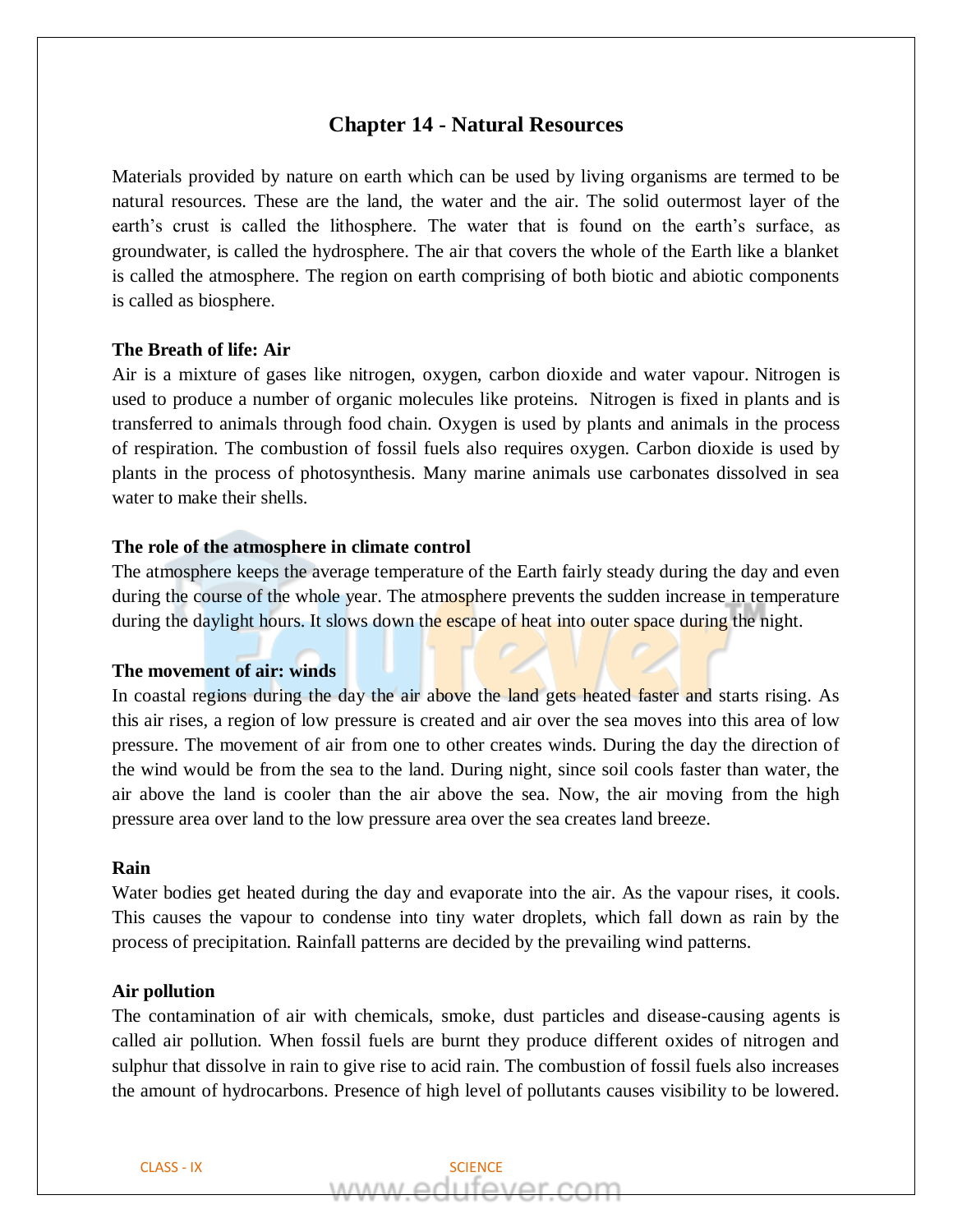Regularly breathing air that contains any of these substances increases the incidence of allergies, cancer and heart diseases.

### **Water: A wonder liquid**

Water is found on the Earth's surface, under the ground and in the atmosphere as water vapour. Maximum amount of water available is marine water which is salty. Most of the fresh water available on the earth is in the form of frozen ice. Water is essential for the survival of plants and animals, as cellular processes take place in a water medium. Substances are transported from one part of the body to the other in a dissolved form. Hence, organisms need to maintain the level of water bodies in order to stay alive.

The availability of water decides not only the number of individuals of each species that are able to survive in a particular are, but it also decides the diversity of life there.

## **Water pollution**

The addition of undesirable substances to water bodies is called water pollution. Undesirable substances could be the fertilizers, pesticides, sewage, chemicals and detergents. Increase in water temperature due to pollutants decreases the amount of dissolved oxygen. Dissolved oxygen is the source of oxygen for aquatic organisms. Reduction of dissolved oxygen results in the death of many aquatic organisms.

тм

### **Mineral riches in the soil**

Soil is another important natural resource that supports life. Soil contains soil particles, humus and living organisms. It also contains some amount of water in the form of droplets or air in between the soil particles. The sun, water, wind and living organisms form the soil. Uneven contraction and expansion of rocks, cracks and breaks them into smaller particles of soil. Frozen water logged in the cracks of rocks, cracks and breaks the rocks into soil. Lichens growing on the surface of rocks release chemicals which powder the rocks into soil. Flowing water in rivers breaks hard rocks into soil particles. Strong winds erode rocks and carry sand particles.

Soil contains bits of decayed living organisms which is called humus. It is a major factor in deciding the soil structure because it causes the soil become more porous and allows water and air to penetrate deep underground. The topmost layer of the soil that contains humus and living organisms in addition to the soil particles is called the topsoil.

#### **Soil pollution**

The addition of substances that adversely affect soil fertility is called soil pollution. Use of fertilizers killed lot of useful microorganisms and reduced soil fertility. Deforestation has lead to erosion of topmost fertile layer of the soil. Overgrazing by animals also led to the soil erosion. Fine particles of soil are also carried away by wind and water.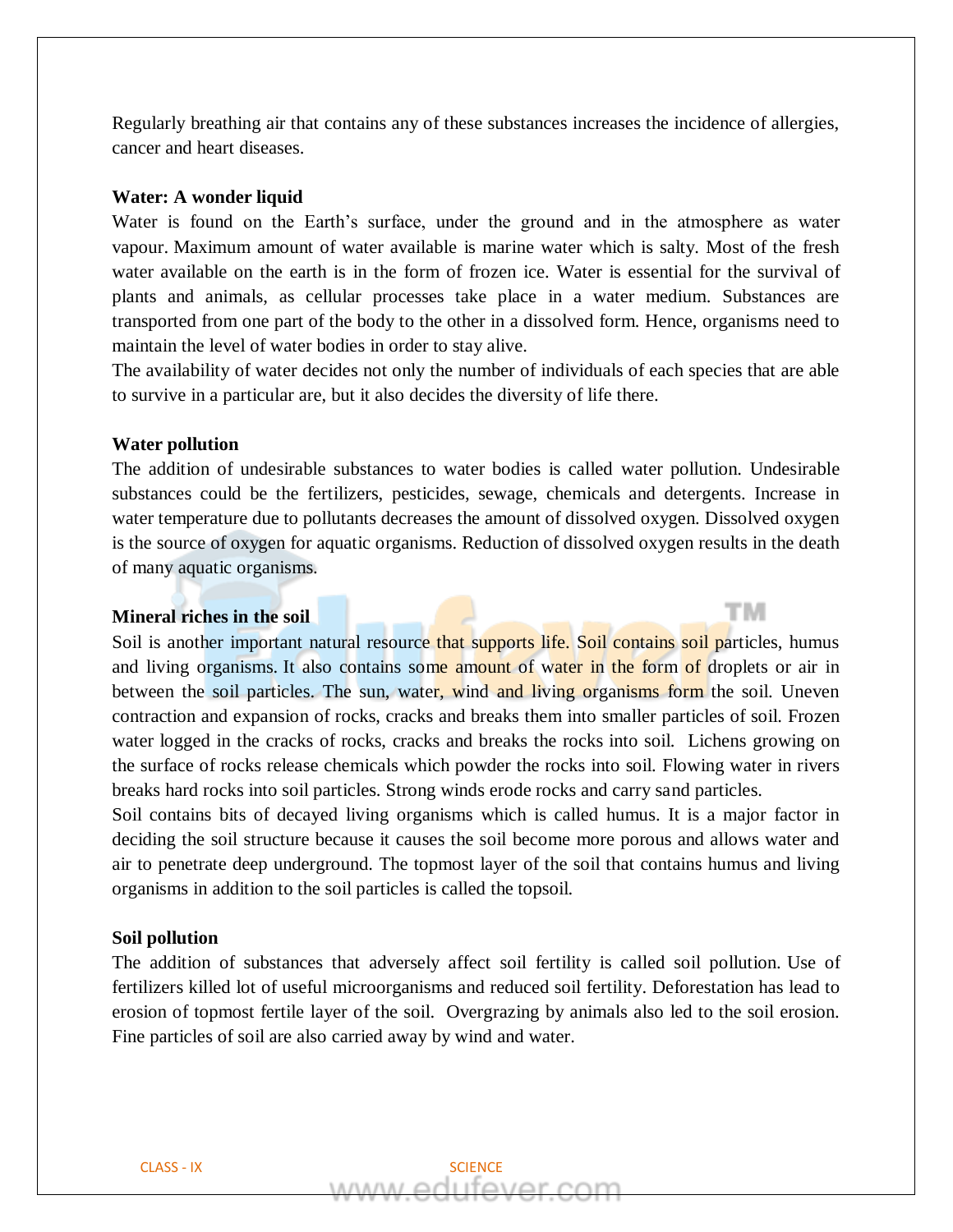### **Biogeochemical cycles**

The cycling of chemicals between the biological and the geological world is called biogeochemical cycle.

## **Water cycle**

The whole process in which water evaporates and falls on the land as rain and later flows back into the sea via rivers is known as the water cycle. Water is capable of dissolving a large number of substances. As water flows through or over rocks containing soluble minerals some of them get dissolved in the water. Thus rivers carry many nutrients from the land to the sea, and these are used by the marine organisms.

## **The nitrogen cycle**

The nitrogen cycle is the process by which nitrogen is converted between its various chemical forms. This transformation can be carried out through both biological and physical processes. Important processes in the nitrogen cycle include fixation, ammonification, nitrification, and denitrification. Nitrogen makes up 78 percent of the earth's atmosphere. The percentage of nitrogen in the atmosphere is maintained by nitrogen cycle.

Plants and animals cannot utilize atmospheric nitrogen readily. It has to be fixed by some organisms called as nitrogen fixers. Nitrogen-fixing bacteria like Rhizobium live in symbiotic association in the root nodules of certain leguminous plants. These bacteria convert atmospheric nitrogen into ammonia, which is utilized readily by plants. Nitrogen-fixing bacteria along with free living bacteria in the soil achieve 90 percent of nitrogen fixation. During lightening, the high temperatures and pressures created in the air convert nitrogen into oxides of nitrogen. These oxides dissolve in water to give nitric and nitrous acids and fall on land along with rain. Plants convert these nitrates and nitrites into amino acids. Ammonification is the process by which soil bacteria decompose dead organic matter and release ammonia into the soil. Nitrification is the process by which ammonia is converted into nitrites and nitrates. Denitrification is the process by which nitrates are converted into atmospheric nitrogen.

### **The carbon cycle**

Carbon occurs in the elemental form as diamonds and graphite. The carbon cycle starts in plants. Plants use carbon dioxide in the atmosphere to synthesize glucose in the presence of sunlight by the process of photosynthesis. Living things break these glucose molecules to produce energy and release carbon dioxide through respiration. Burning of fuels for various needs like heating, cooking, transportation and industrial processes adds carbon dioxide to the atmosphere.

#### **The green house effect**

Some gases prevent the escape of heat from the earth. An increase in the percentage of such gases in the atmosphere would cause the average temperatures to increase worldwide and this is